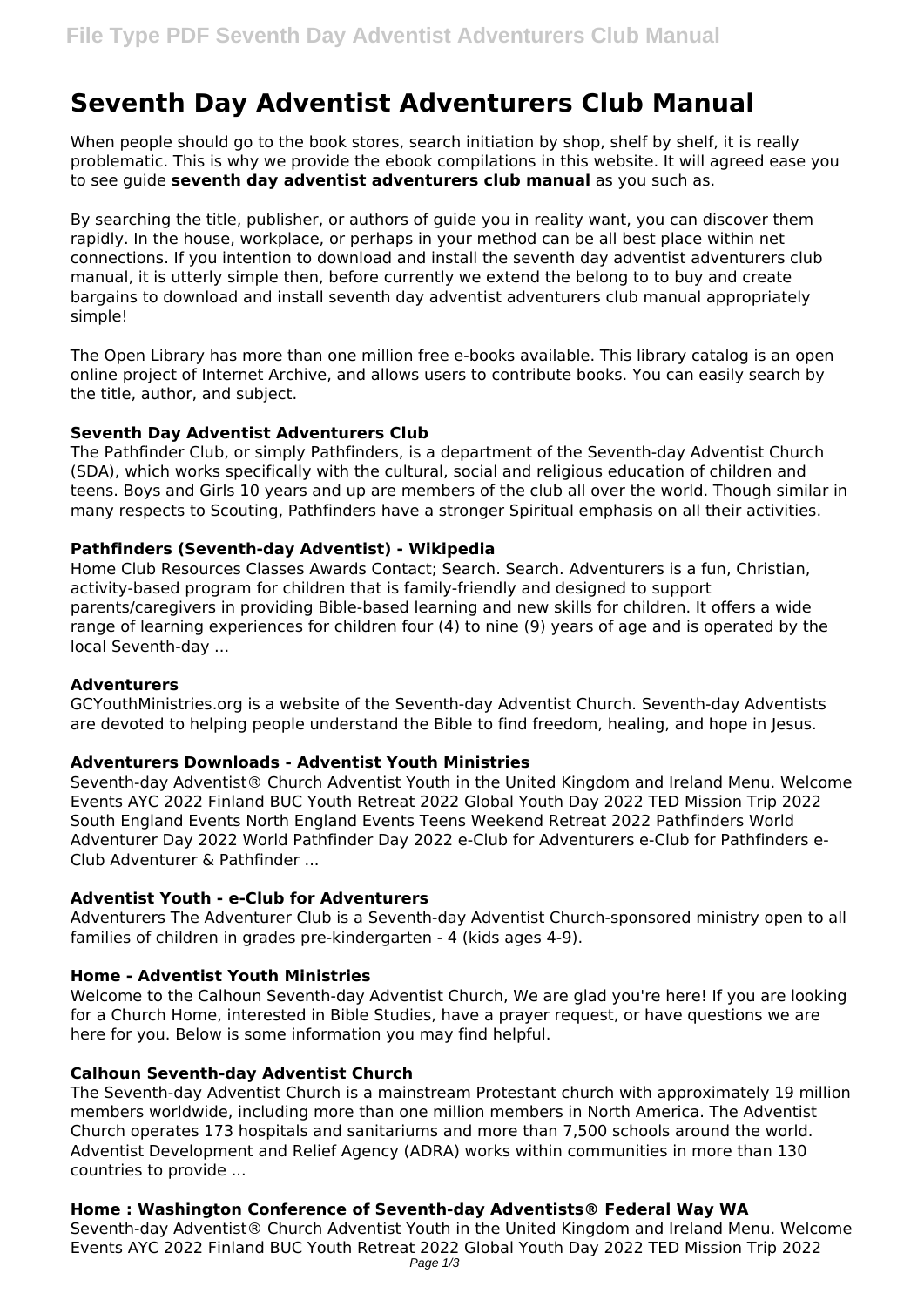South England Events North England Events Teens Weekend Retreat 2022 Pathfinders World Adventurer Day 2022 World Pathfinder Day 2022 e-Club for Adventurers e-Club for Pathfinders e-Club Adventurer & Pathfinder ...

# **Adventist Youth - Adventurer Club (4-9 years)**

Seventh-day Adventist Church in popular culture refers to the coverage of Adventists and Adventism in film, television, literature, postage stamps and have been discussed in the media for their longevity. Adventists have impacted world eating habits in the breakfast and health food areas. [citation needed]One author wrote, "popular culture hasn't often been very kind to Adventists."

# **Seventh-day Adventism in popular culture - Wikipedia**

Next Sabbath 18th June 2022: "Assurance in Him" as presented by: Pr. Cliffton Glasgow . Livestreamed from Royal Oak SDA Church at 11:00 a.m. NZST. Covid-19 Conditions allow for gathering together in Church based on the "NZ Covid-19 Framework Protection Condition" settings in place at any given time.. Under NZ Covid-19 Protection Framework Condition Orange, we have unlimited attendance

# **Royal Oak Seventh-day Adventist Church - ROSDAC**

The Adventurer Club is a Seventh-day Adventist Church-sponsored ministry open to all families of children in grades 1-4. Our mission is to support parents and caregivers in leading and encouraging their children in a growing, joyful love relationship with Jesus Christ. The first few years of a child's life sets the stage for their future. For ...

# **Home - Florida Conference of Seventh Day Adventists**

Everyone is welcome at Markham Woods Church. If you're a long-time, baptized, active Seventhday Adventist, you're welcome. If you're not a Seventh-day Adventist but feel blessed by fellowshipping with us, you're welcome. If you lead out in a major ministry of the church, you're welcome. If you just warm the pew, attend only ...

## **Markham Woods Church – A Good Family to Belong To**

SEVENTH-DAY ADVENTIST. CHURCH. HOME. MEDIA. MEMBER RESOURCES. DONATE. CONTACT. Staff; Request Baptism; Request Membership ; Submit a Bulletin Announcement; Bible Study Request; More. BULLETIN. LIVESTREAM. MID-WEEK STUDY. Click here for more information. UPCOMING EVENTS. 14/June. Dinner With the Doctor. Join us for a light supper at 6:30 P.M. followed by a relevant lecture on health with a ...

## **HOME | Greeneville Church**

Overjoyed Club. Pathfinders. Prayer Ministries. Prayer Requests. Prayers for Squares. Young Adult. Our School. Online Giving . Saturday Service Schedule » Sabbath School 9:30am | Service 10:45am. View Details. Birmingham First Seventh-day Adventist Church. Seeking to be a place where the Bible is lived and all people are loved. Every second Wednesday of the month, between 4-6pm Food Bank ...

## **Home - Birmingham 1st SDA Church**

The Adventurer Song is the NAD official song for the whole Adventurer Club. Historically there were separate songs for Little Lambs and Eager Beavers, but since 2015, all six levels have been part of the same Adventurer ministry and thus share the same song. We are Adventurers, At home, at school, at play. We are Adventurers, We're learning ...

## **Adventurer Pledge, Law, & Song - Club Ministries**

You told us you prefer to search for vacancies and notices online and wanted more great stories in print. So from 2021, we're making more room in the printed Education Gazette to share the mahi of our education community and moving the vacancies section online.. All vacancies will now be published exclusively online.